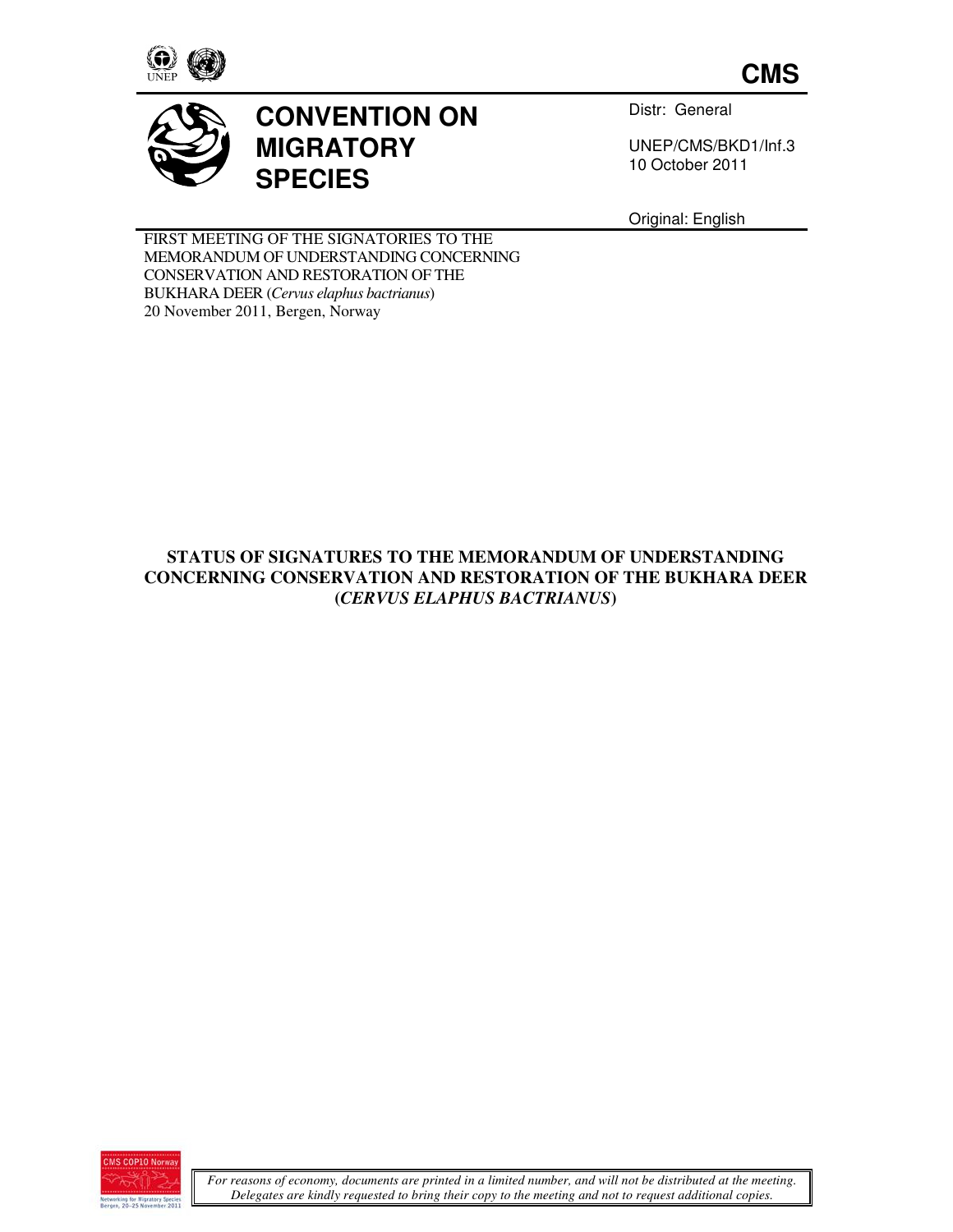| <b>TITLE</b>                                 | <b>Understanding</b><br>Memorandum<br><b>of</b><br>concerning<br>Conservation and Restoration of the Bukhara Deer<br>(Cervus elaphus bactrianus)                                                               |
|----------------------------------------------|----------------------------------------------------------------------------------------------------------------------------------------------------------------------------------------------------------------|
| <b>TYPE</b>                                  | Article IV (4)                                                                                                                                                                                                 |
| <b>LEGAL STATUS</b>                          | Multilateral environmental Memorandum of Understanding                                                                                                                                                         |
| <b>LANGUAGE</b>                              | English, Russian                                                                                                                                                                                               |
| <b>DEPOSITARY</b>                            | <b>CMS Secretariat</b>                                                                                                                                                                                         |
| COVERAGE                                     | Cervus elaphus bactrianus                                                                                                                                                                                      |
| <b>RANGE STATES/REIO</b>                     | 4: KAZAKHSTAN, TAJIKISTAN, Turkmenistan, UZBEKISTAN                                                                                                                                                            |
| <b>FINAL ACT</b>                             | Not applicable                                                                                                                                                                                                 |
| <b>SIGNATURE</b>                             | Signed by 4 States: KAZAKHSTAN (16.05.02), TAJIKISTAN<br>(16.05.02), Turkmenistan (16.05.02), UZBEKISTAN (18.09.02)                                                                                            |
| <b>IN EFFECT</b>                             | Immediately following signature by the second State; open for<br>signature indefinitely, effective for all other signatory States on the<br>first day of the first month following the date on which they sign |
| <b>ACTUALLY IN EFFECT</b>                    | 16 May 2002                                                                                                                                                                                                    |
| RAT/ACP/APP/ACC                              | Not applicable                                                                                                                                                                                                 |
| <b>MEETINGS OF THE</b><br><b>SIGNATORIES</b> | Meetings to be convened regularly to assess implementation by or<br>in consultation with the CMS Secretariat                                                                                                   |
| <b>SECRETARIAT</b>                           | <b>CMS</b> Secretariat                                                                                                                                                                                         |
| <b>FINANCING</b>                             | None specified in the MoU                                                                                                                                                                                      |
| <b>RESERVATIONS</b>                          | Not applicable                                                                                                                                                                                                 |
| <b>OTHER</b>                                 | Signed also by three co-operating organizations: CMS Secretariat<br>(16.05.02), WWF International (16.05.02) and the International<br>Council for Game and Wildlife Conservation (26.09.02)                    |